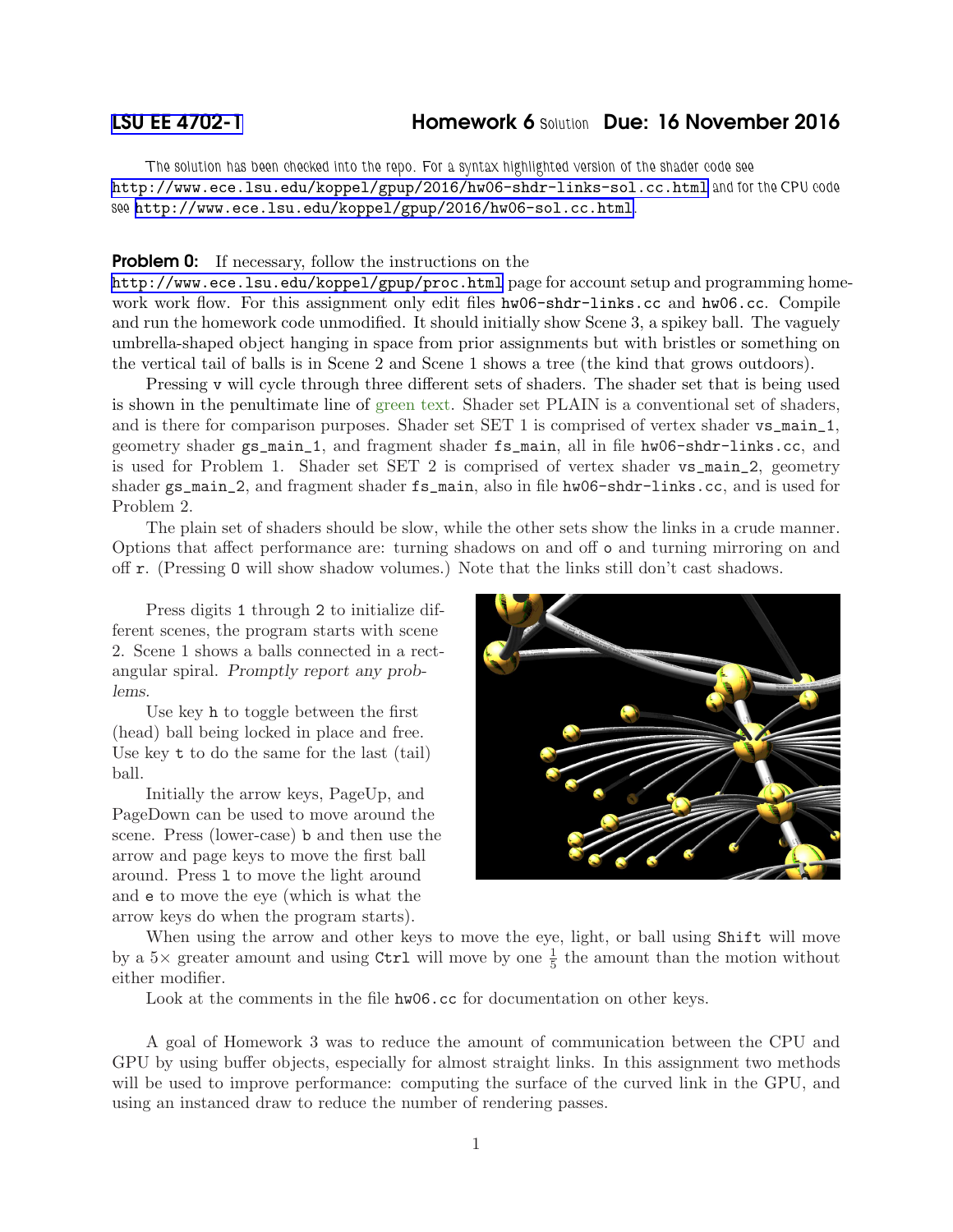See the OpenGL Shading language documentation linked to the references page, <http://www.ece.lsu.edu/koppel/gpup/ref.html>, for syntax and library functions that can be used in shader code.

**Problem 1:** The code in  $vs\_main\_1$  and  $gs\_main\_1$  are used to crudely render a link with an instanced draw. Examine the code in vs\_main\_1 and render\_link\_2\_render. Built-in variable gl\_InstanceID indicates which link is being rendered, its value can range from 0 to one minus the number of links (or instances). The number of instances is determined by the last argument to glDrawArraysInstanced. The built-in vertex shader variable gl\_VertexID indicates the vertex number being rendered, its range of values is determined by the third argument to glDrawArraysInstanced.

Note that in the rendering pass set up in render\_link\_2\_render no vertex coordinates nor any other vertex shader inputs are sent to the vertex shader. The shader must rely on gl\_InstanceID and gl\_VertexID to find its inputs.

Notice that  $vs\_main\_1$  reads link endpoint coordinates from buffer objects pos1 and pos2, and using a scaled version of gl\_VertexID, computes a point partway between the endpoints, vertex\_o. That coordinate is transformed and sent to the geometry shader for constructing triangles.

Since it renders a straight link there is no reason to use more than two vertices per link. (The curved link will be rendered using vs\_main\_2 an gs\_main\_2.)

(a) Modify  $vs\_main_1$ ,  $gs\_main_1$ , and render $\_link_2$ -render so that the complete straight link is rendered using only two vertices per instance without changing the primitive at the input to the geometry shader (a line strip).

- Split work between the vertex shader and the geometry shader to void duplication of effort.
- Make sure that changes to render link 2 render don't affect vs main 2.

See the code checked into the repo for details. In the original code the vertex shader computed a point partway between pos1 and pos2 based on  $t$ , which varied from 0 to 1. Since there are only two vertices now  $t$  would be either 0 or 1 and there's no point in computing it. Instead, of the vertex ID is 0 pos1 is used, otherwise pos2 is used. The vertex shader appears below. The geometry shader is modified to adjust the width of the links. See the code in the repo or at the link above for details.

```
void vs_main_1() {
 iid = gl_InstanceID;
  vec3 vertex_1 = pos1[iid].xyz;
  vec3 vertex_2 = pos2[iid].xyz;vec4 vertex_o = vec4(gl\_VertexID == 0 ? vertex_1 : vertex_2, 1);
  gl_Position = gl_ModelViewProjectionMatrix * vertex_o;
  vertex_e = gl_ModelViewMatrix * vertex_o;
}
```
**Problem 2:** The code in  $vs\_main_2$  and  $gs\_main_2$  which also crudely render a link, are placeholders for code rendering the curved link.

(a) Modify vs\_main\_2 and gs\_main\_2 so that they render the curved link based on the data copied into buffer objects by routines render\_link\_2\_gather and render\_link\_2\_render. Base your code on the code in render\_link\_1. Be sure that any changes made for the prior problem don't interfere with this one.

• Split work between the vertex shader and the geometry shader to void duplication of effort.